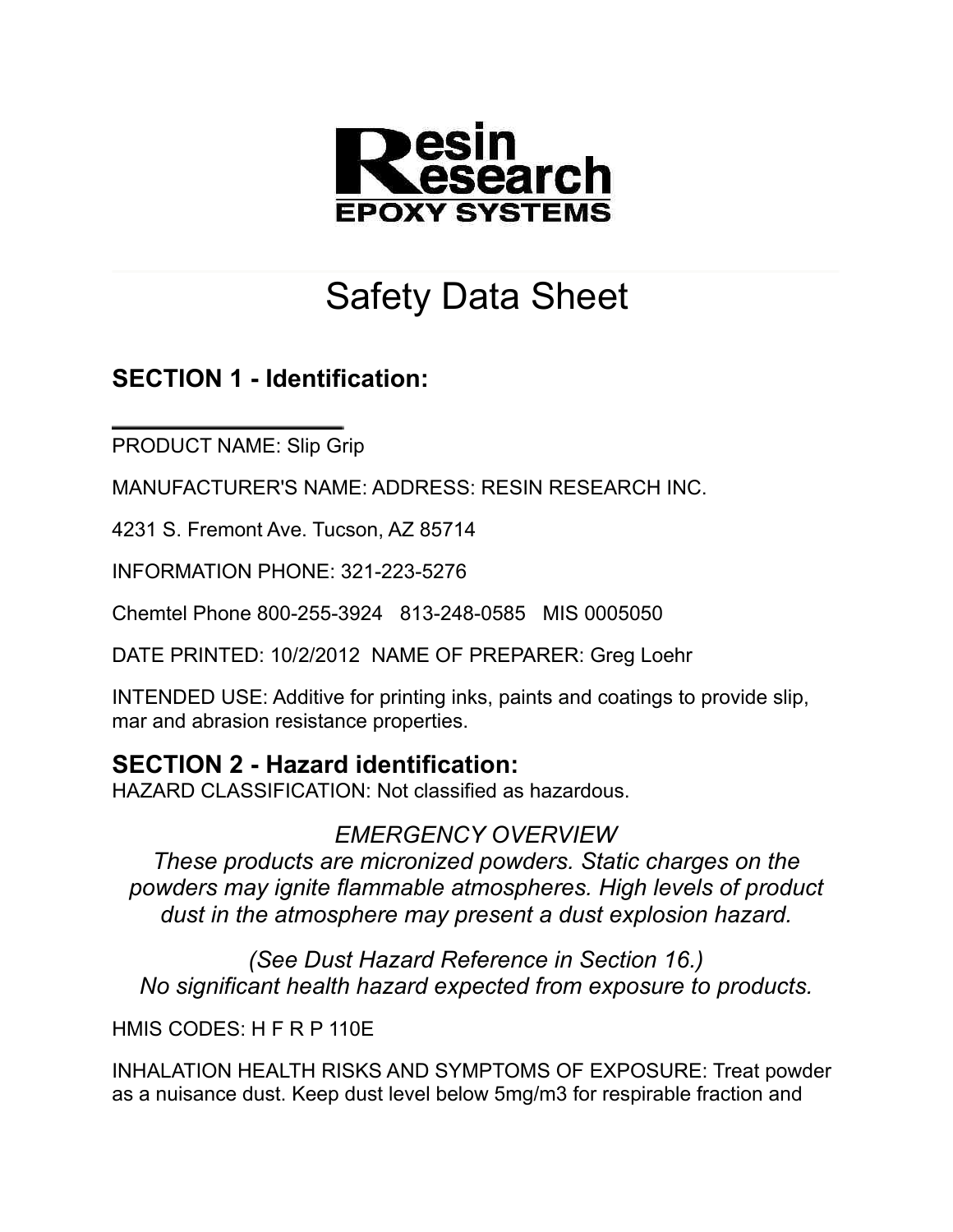10mg/m3 for total dust (ACGIH/TWA). OSHA PEL 5mg/m3. Exposure may cause dizziness, headache, respiratory irritation or unconsciousness.

EYE CONTACT HEALTH RISKS AND SYMPTOMS OF EXPOSURE: Particulates may cause mechanical eye irritation. Flush eyes with copious amounts of water for at least 15 minutes.

SKIN CONTACT HEALTH RISKS AND SYMPTOMS OF EXPOSURE: Negligible dermal irritant. Exposure may lead to itching, scaling, drying and irritation of skin.

INGESTION HEALTH RISKS AND SYMPTOMS OF EXPOSURE: Generally non toxic unless large quantities are ingested.

HEALTH HAZARDS (ACUTE & CHRONIC):

ACUTE EFFECTS: High concentrations of polymer fumes may cause eye, nose and respiratory irritation, dizziness or unconsciousness.

CHRONIC EFFECTS: Repeated skin contact can lead to drying, defatting, itching, stinging and irritation.

N.T.P. CARCINOGEN: No I.A.R.C. CARCINOGEN: No OSHA REGULATED: No

MEDICAL CONDITIONS GENERALLY AGGREVATED BY EXPOSURE: May irritate people with skin problems, asthma and lung diseases. Susceptible individuals may have an allergic reaction.

# **SECTION 3 - Composition/information on ingredients:**

None of the components of this product are categorized as hazardous. Therefore, they do not need to be listed. If listed below, it is for informational purposes only. Confidential Business Information has been omitted by ruling of the competent authorities.

COMPONENTS Polypropylene homopolymer CAS # 9003-07-0 AVOID HIGH CONCENTRATIONS OF POLYMER FUMES WHEN MELTING.

#### **SECTION 4 - First-aid measures:**

IF IN EYES: Flush with copious amounts of water for at least 15 minutes. *IMMEDIATE MEDICAL ATTENTION IS* NECESSARY.

IF ON SKIN: If burned by hot wax, quench immediately with cold tap water. Dry burn area and loosely cover to protect against infection. Do not apply ointment or salves. *IMMEDIATE MEDICAL ATTENTION IS NECESSARY.*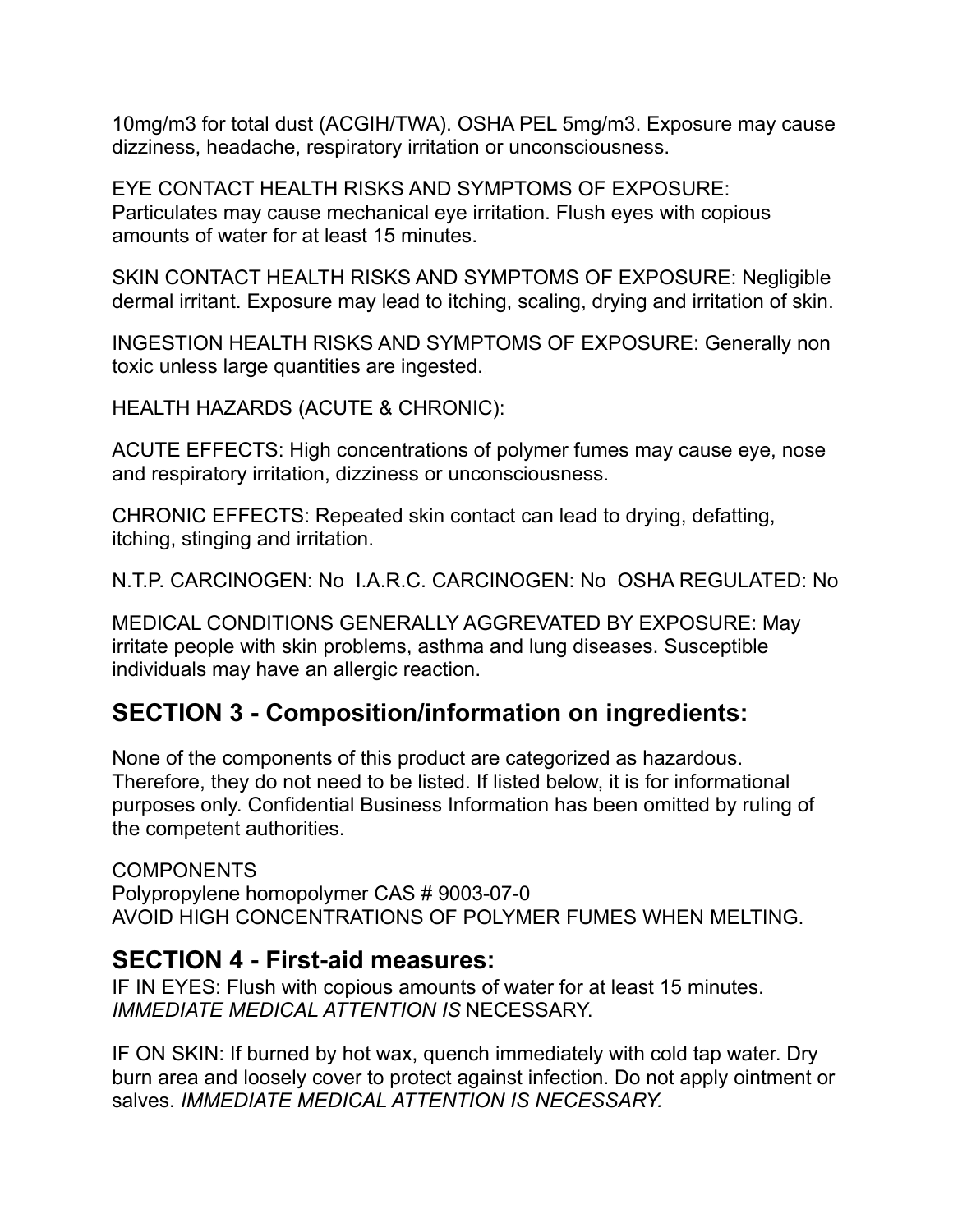For skin irritation, wash skin with soap and water and use emollient skin cream.

IF INHALED: Treat as a nuisance dust. Remove victim to fresh air and provide oxygen if breathing is difficult. Immediate medical attention not normally required. No delayed effects expected.

IF INGESTED: Not a normal or expected route of introduction. If large quantities are ingested - *IMMEDIATE MEDICAL ATTENTION IS NECESSARY.* Do not give anything to an unconscious person.

INSTRUCTION FOR PHYSICIANS:: No specific advice. Treat according to symptoms present.

**SECTION 5 - Fire-fighting measures:** OSHA FLAMMABILITY CLASS : Combustible solid.

SUITABLE EXTINGUISHING MEDIA: Carbon Dioxide, dry chemical or fine water spray. Avoid water stream on molten burning material as it may scatter and spread the fire.

SPECIAL FIREFIGHTING PROCEDURES: Wear self-contained breathing apparatus and protective clothing approved by NIOSH. Watch footing on floors and stairs because of possible melting and spreading of material. Use spray to keep containers cool.

UNUSUAL FIRE AND EXPLOSION HAZARDS: Flash point >530 F 277 C. Melts in proximity to fires causing slippery floors and stairs. When powder is suspended in air, these products could be FLAMMABLE/EXPLOSIVE. In these circumstances, keep away from heat, sparks and open flames. Static charges on powders or powders in liquids may ignite flammable atmospheres. See Section 7 "HANDLING AND STORAGE" for suggestions on how to use these products under such conditions. Also refer to NFPA Bulletin 654, "Prevention of Fire and Dust Explosions in the Chemical, Dye, Pharmaceutical, and Plastics Industries", for safe handling procedures.

#### **SECTION 6 - Accidental release measures:**

STEPS TO BE TAKEN IN CASE MATERIAL IS RELEASED OR SPILLED: Wear recommended personal protective equipment. Remove ignition sources. Sweep up with a minimum of dusting. Keep away from heat or flame. Collect in containers (e.g. fiberboard drums or cartons). If hot liquid, attempt to confine spill and let the polymer solidify. Once solid, it may be recovered as the powder. Report major leaks and spills to the appropriate local, state and federal government agencies.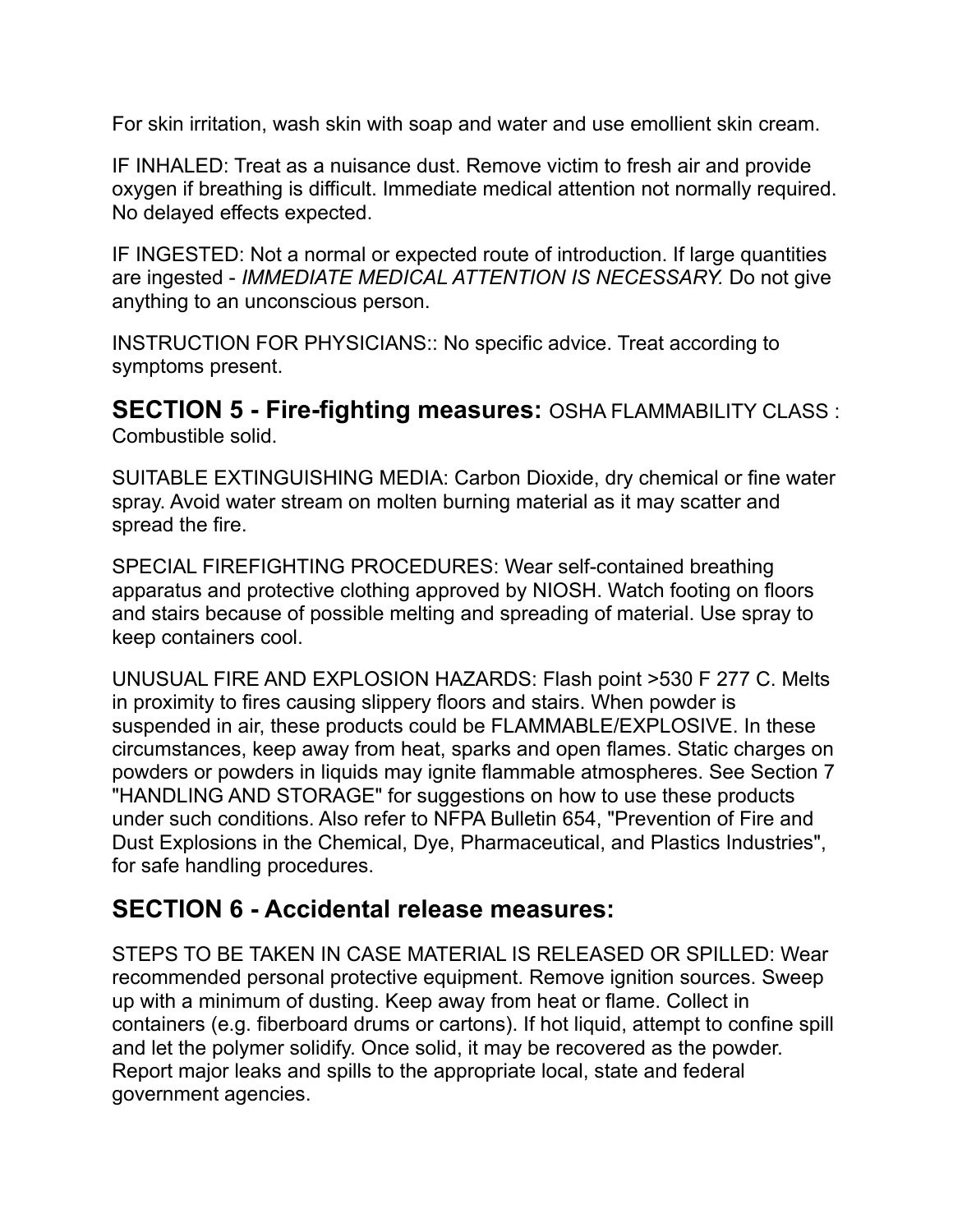#### *HAZARD WARNING*

*These products are micronized powders. Static charges on the powders may ignite flammable atmospheres. High levels of product dust in the atmosphere may present a dust explosion hazard.*

#### *(See Dust Hazard Reference in Section 16. Read Section 7.)*

See the Regulatory Information (Section #15) regarding reporting requirements.

# **SECTION 7 - Handling and storage:**

SPECIAL HANDLING AND STORAGE: (Always wear recommended personal protective equipment.) Avoid breathing fumes from heating operations. Avoid spillage which can cause very slippery conditions on floors. Use good personal hygiene and housekeeping.

#### *STATIC ELECTRICITY AND FINE PARTICLE SIZE WAXES*

Electrostatic charges of non-conductive materials is a natural phenomenon ranging from harmless to a nuisance to a hazard, depending on the degree of charging and the environment where the discharge takes place. In the case of micronized polymers and waxes, very high levels of static electricity develop in their manufacture, transportation and handling. These products, being poor conductors of electricity, can and will hold a static charge for long periods of time. With this in mind, a great deal of care should be exercised when handling this type of product in or around flammable liquids, particularly if the liquid is at or near its flashpoint. The generation of static electricity cannot be prevented because its intrinsic origins are present at every particle interface. Some common sense approaches to the hazards involved with static electricity are as follows:

- Use only conductive equipment and keep all components grounded and bonded to the same vessel in order to equalize any potential charge.

- Avoid projections and probes that could lead to discharge between the charged polymer and probe.

- Avoid a flammable condition by the use of inert gases in the container or by providing sufficient exhaust so as to prevent a buildup of flammable solvent vapors.

- Never pour micronized polymers or waxes from a drum or large container directly into hot flammable solvents.

- Add micronized polymers or waxes slowly and in small quantities to hot flammable solvents.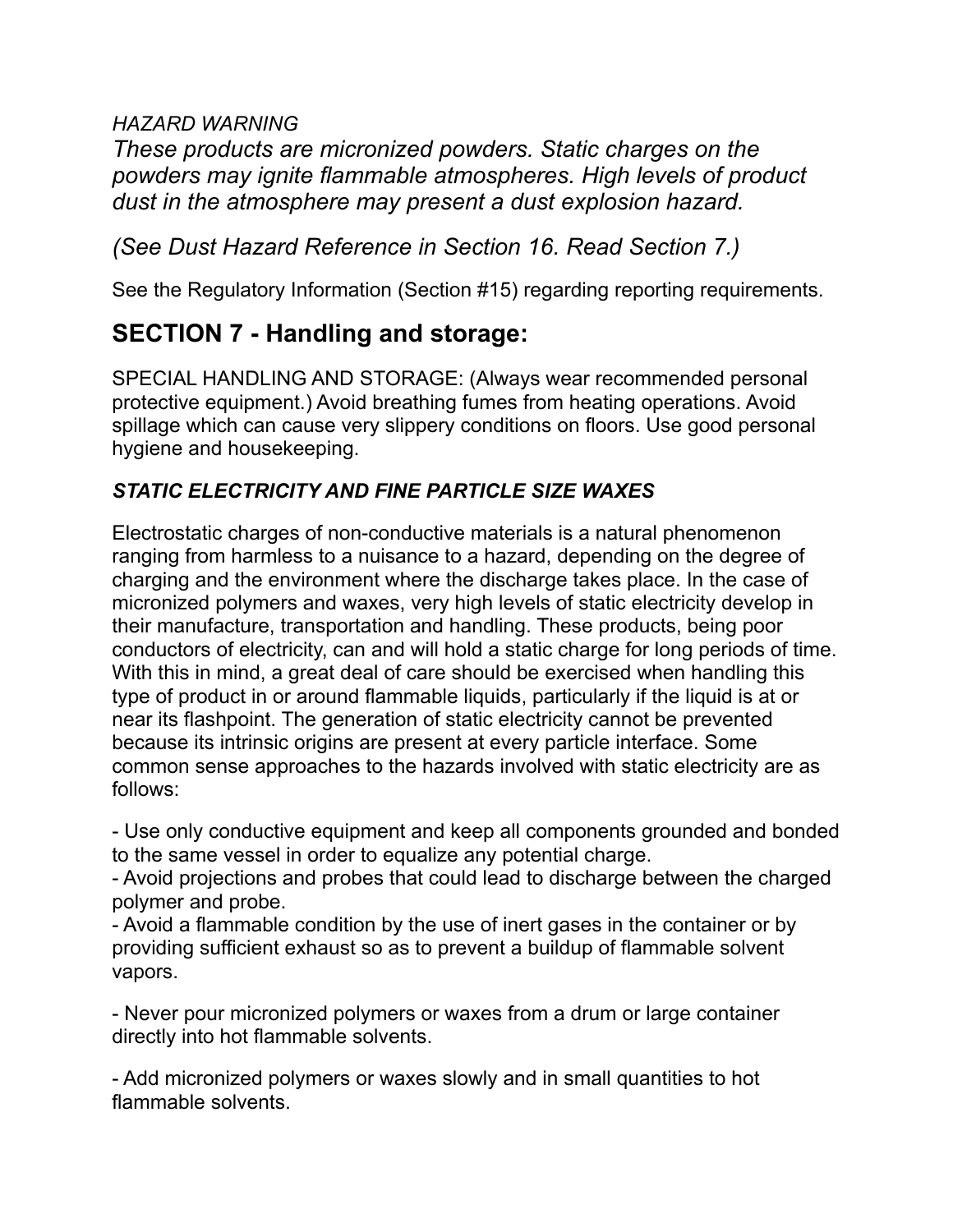- Do not permit the product to free fall directly into the solvent. Use a pipe or chute that leads down to the level of the solvent. Make sure the pipe or chute is grounded and bonded.

- If mechanical equipment must be used, a slow-turning screw feeder that is grounded and is preferred.

- Good housekeeping is of prime importance. The building and equipment should be designed to eliminate shelves and ledges and similar places where materials can accumulate.

The above are only suggestions and should not be taken as recommended practices in your establishment and in no way should be considered as comprehensive engineering controls. A more detailed discussion and recommended practices can be found in NFPA 77 issued by the National Fire Protection Association Inc. in 1988.

STORAGE RECOMMENDATIONS:

Avoid excessive heat. Do not store near strong oxidizing agents and amines.

#### **SECTION 8 - Exposure controls/personal protection:**

#### ENGINEERING CONTROLS:

Use adequate ventilation during heating processes or if dusty conditions prevail when handling powdered materials. For storage and ordinary handling, general ventilation is adequate.

RESPIRATORY PROTECTION: Use a NIOSH approved dust respirator with powdered wax. During melting or conveying in molten state, use organic vapor respirator.

VENTILATION: Face velocity greater than 60 cfm (adequate to capture wax dust or fumes).

SKIN PROTECTION: Use heat resistant, impervious gloves to avoid repeated/ prolonged skin contact with molten material and powder. Other protective garments as necessary.

EYE PROTECTION: Chemical goggles around molten material and in dusty conditions.

OTHER PROTECTIVE EQUIPMENT OR CLOTHING: As needed to prevent repeated/prolonged contact.

WORK / HYGIENIC PRACTICES: Wash skin thoroughly with soap and warm water after handling and before smoking, eating or applying makeup. If clothes become contaminated, change to clean clothing. Do not wear contaminated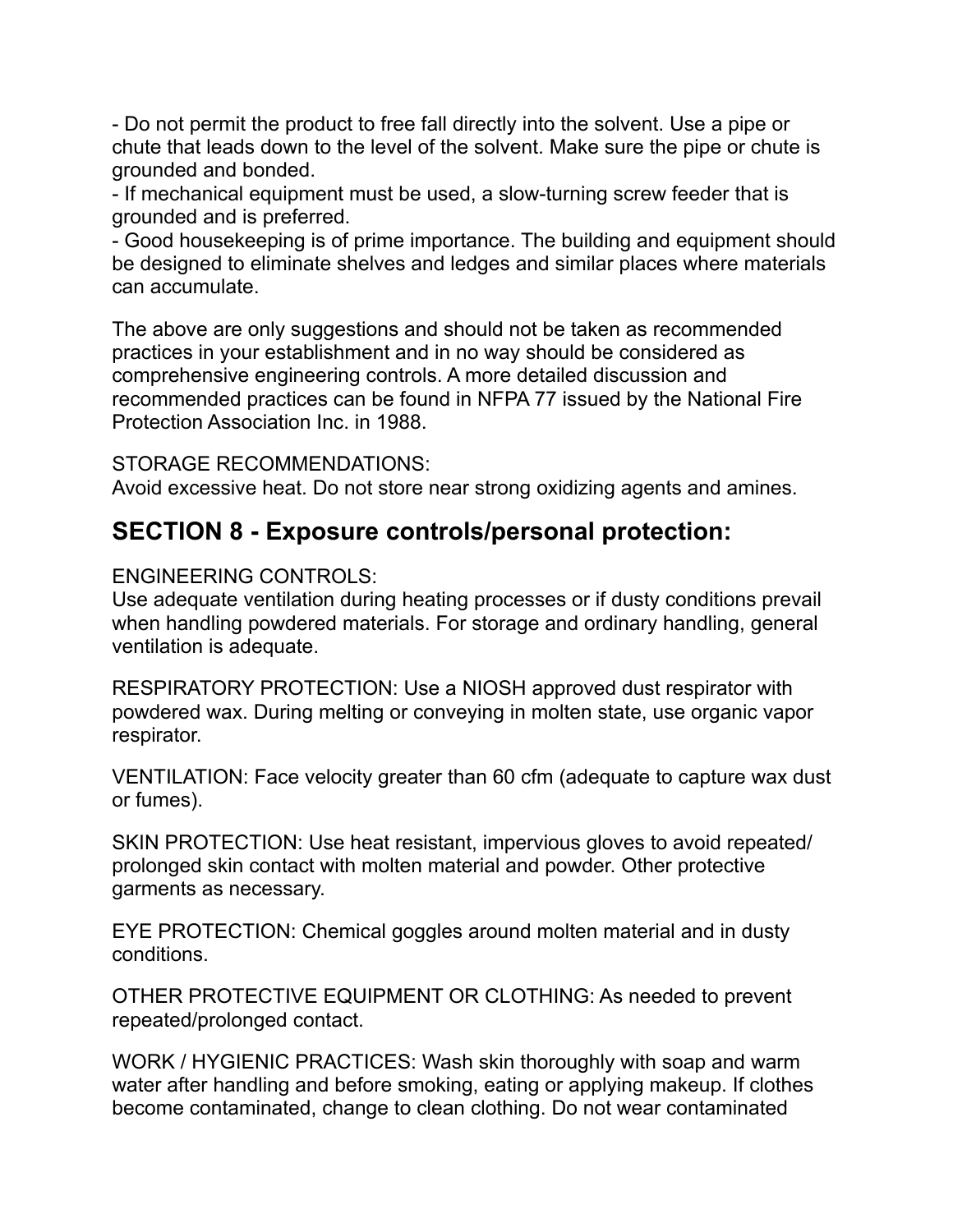clothing until properly laundered. Further information relating to the safe handling and use of fluorocarbon polymers may be found in DWE (NIOSH), Publication No. 77-193.

EXPOSURE GUIDELINES: Powdered forms may generate nuisance particulates upon handling. ACGIH TLV = 10mg/m3. OSHA PEL 5mg/m3.

## **SECTION 9 - Physical and chemical properties:**

Appearance: White Powder Odor: Typical Wax Odor : Not Applicable

Oder threshold: Not applicable Melting Point: Not Applicable :330F166C Boiling Point: Not Applicable :>530F277C

Flash point: 277C Flammability: Combustible solid

## **SECTION 10 - Stability and reactivity:**

STABILITY: Stable at normal conditions.

CONDITIONS TO AVOID: Extreme heat, sparks and open flame.

INCOMPATIBILITY (AVOID CONTACT WITH): Strong oxidizing agents and amines.

HAZARDOUS POLYMERIZATION: Should Not Occur

HAZARDOUS DECOMPOSITION PRODUCTS AND/OR BY PRODUCTS: These products may emit: oxides of carbon and nitrogen.

## **SECTION 11 - Toxicological information:**

Acute toxicity: No data developed none expected Skin corrosion/irritation: No data developed none expected Serious eye damage/irritation: No data developed none expected

Respiratory or skin sensitization: Should be treated as nuisance dust

Germ cell mutagenicity: No data

Carcinogenicity: No data, none expected Reproductive toxicity: No data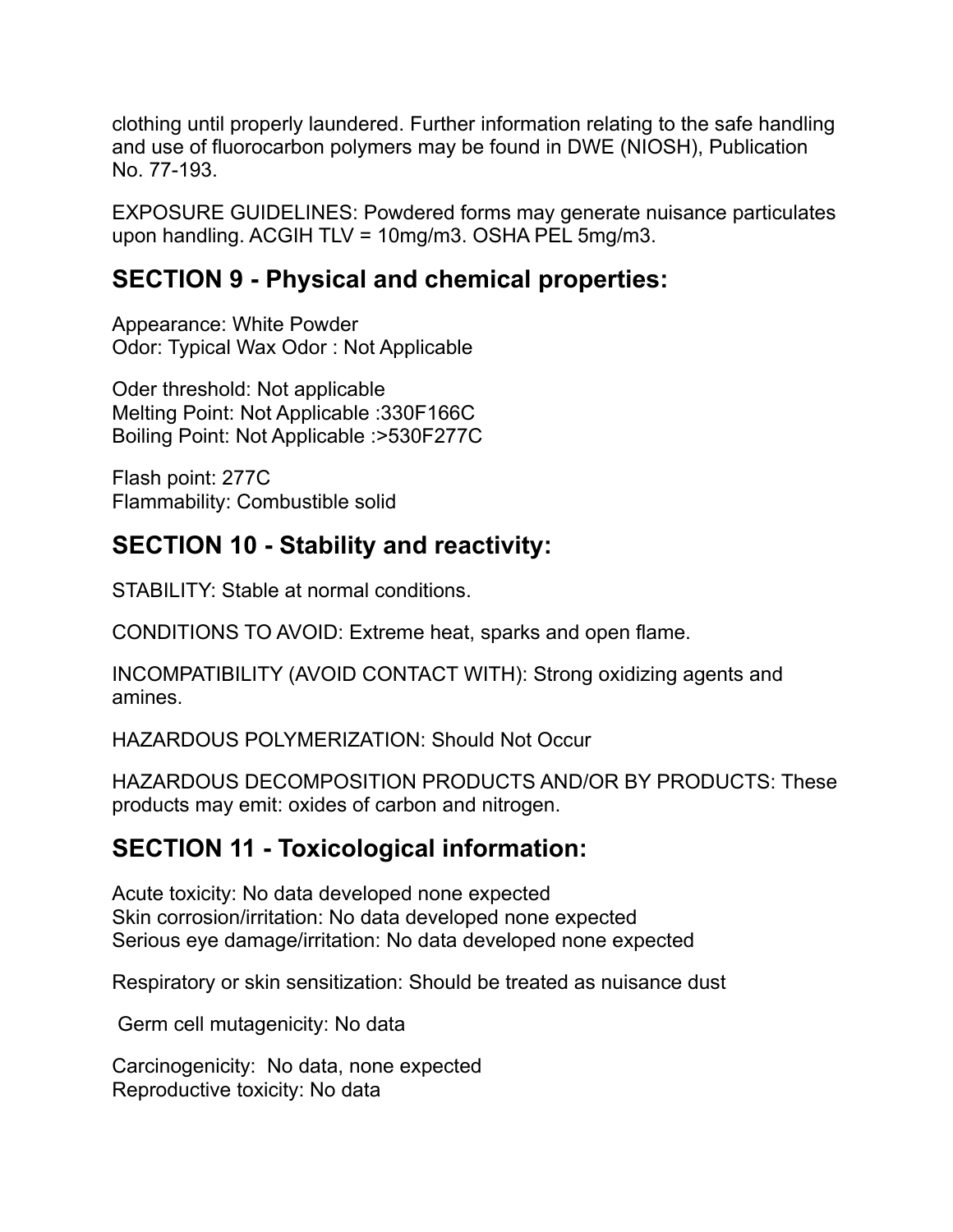Aspiration Hazard: No data, Aspiration possible

MEDICAL CONDITIONS GENERALLY AGGRAVATED BY EXPOSURE: May irritate people with skin problems, asthma and lung diseases. Susceptible individuals may have an allergic reaction.

#### **SECTION 12 - Ecological information:**

ECOLOGICAL PROFILE:

No data have been developed on this subject. These polymeric products are not soluble in water. They are not considered biodegradable. Potential environmental impact in case of spill or release is considered to be minimal to NIL.

#### **SECTION 13 - Disposal considerations:**

WASTE DISPOSAL METHOD: Assume conformity with applicable disposal regulations. Preferred method of disposal is in closed containers of sufficient strength to eliminate leakage at approved incineration or chemical landfill waste disposal site in accordance with local regulations.

Sewage disposal is discouraged.

RCRA: Is the unused product a RCRA hazardous waste if discarded? No.

The information offered here is for the product as shipped. Use and/or alterations to the product such as mixing with other materials may significantly change the characteristics of the material and alter the RCRA classification and the proper disposal method.

# **SECTION 14 - Transport information:**

UN Number: Not classified as hazardous.

UN Proper shipping name: N/A

Transport hazard class: N/A

Packing group: N/A

 Environmental hazards: Not considered marine pollutant, Not considered environmentally hazardous.

Special precautions: Keep sealed and secure. Do not expose to heat.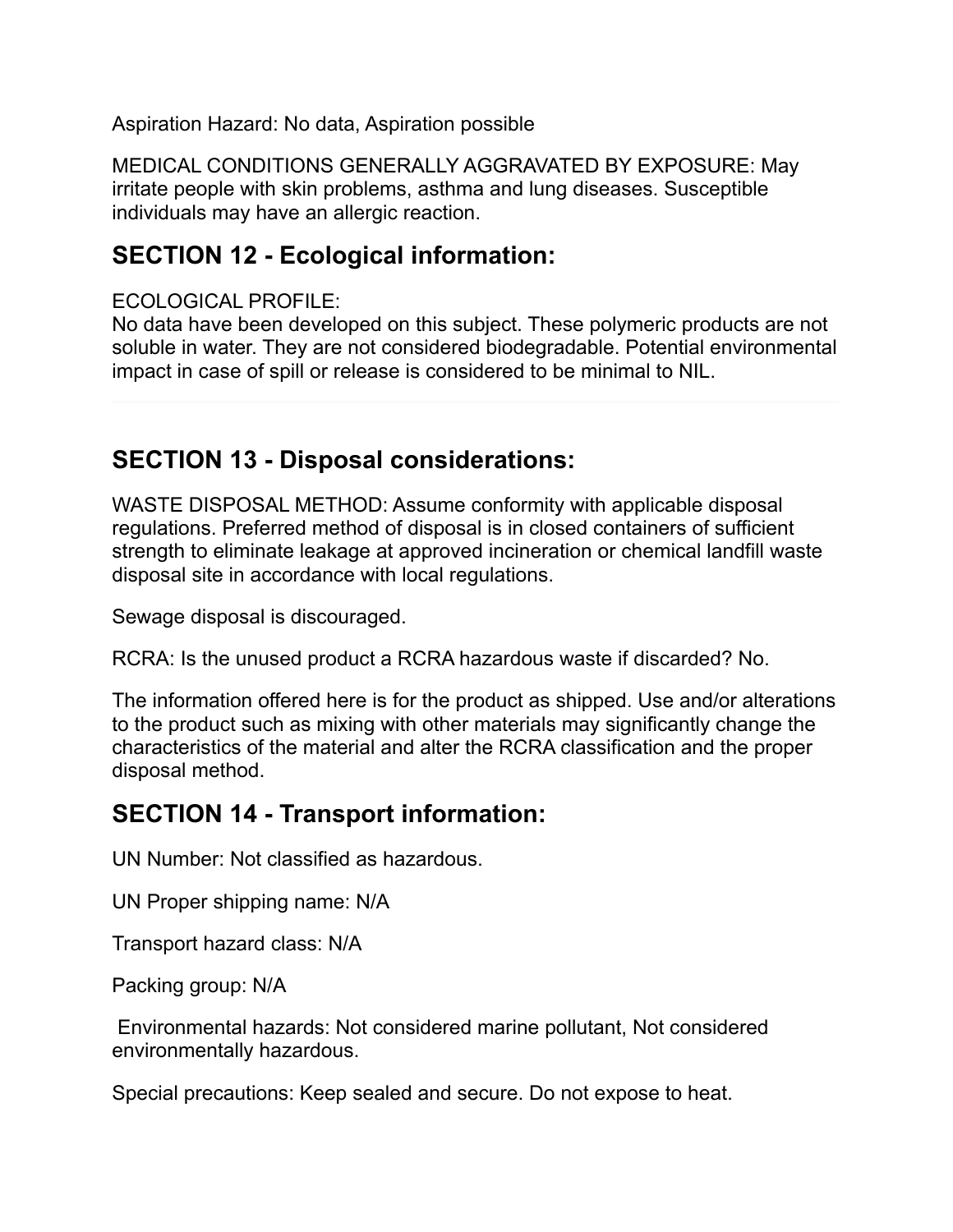DOT Classification: Non hazardous

INCO Terms: EXW for Regulatory Purposes and Responsibilities

## **SECTION 15 - Regulatory information:**

COMPLETE AND CURRENT REGULATORY INFORMATION IS AVAILABLE UPON REQUEST. (RSS FORM).

REACH: Registration and compliance pending.

T.S.C.A: This product or its components are listed on the TSCA Inventory. This product or its components do not contain any chemicals subject to any rules or orders under TSCA sections 4, 5, 6, 7, or 8(d).

CALIFORNIA PROP65 INFORMATION: Not Regulated.

WHMIS CLASSIFICATION (CANADA): Not subject to WHMIS regulations.

SARA TITLE III: This product is subject to SARA Title III reporting? Section 311/312 - Immediate/Acute Health (irritant): YES Section 302 - Contains an extremely hazardous substance: NO Section 313 - This product does not contain any toxic chemical listed under Sec. 313 of the Emergency

Planning and Community Right-To-Know Act of 1986.

CLEAN WATER ACT - Priority Pollutants: Contains no known priority pollutants at concentrations greater than 0.1%.

## **SECTION 16 - Other information:**

RESIN RESEARCH INC. QUALITY ASSURANCE PROGRAM CERTIFIED TO ISO-9001 Refer to Micro Powders, Inc. Regulatory Summary Sheet for further regulatory information.

Other useful guides to handling organic powders include:

Recommended Practice on Static Electricity Standard for the Prevention of Fire and Dust Explosions from the Manufacturing, Processing, and Handling of Combustible Particulate Solids Recommended Practice for the Classification of Combustible Dusts and of Hazardous (Classified) Locations for Electrical Installations in Chemical Process Areas